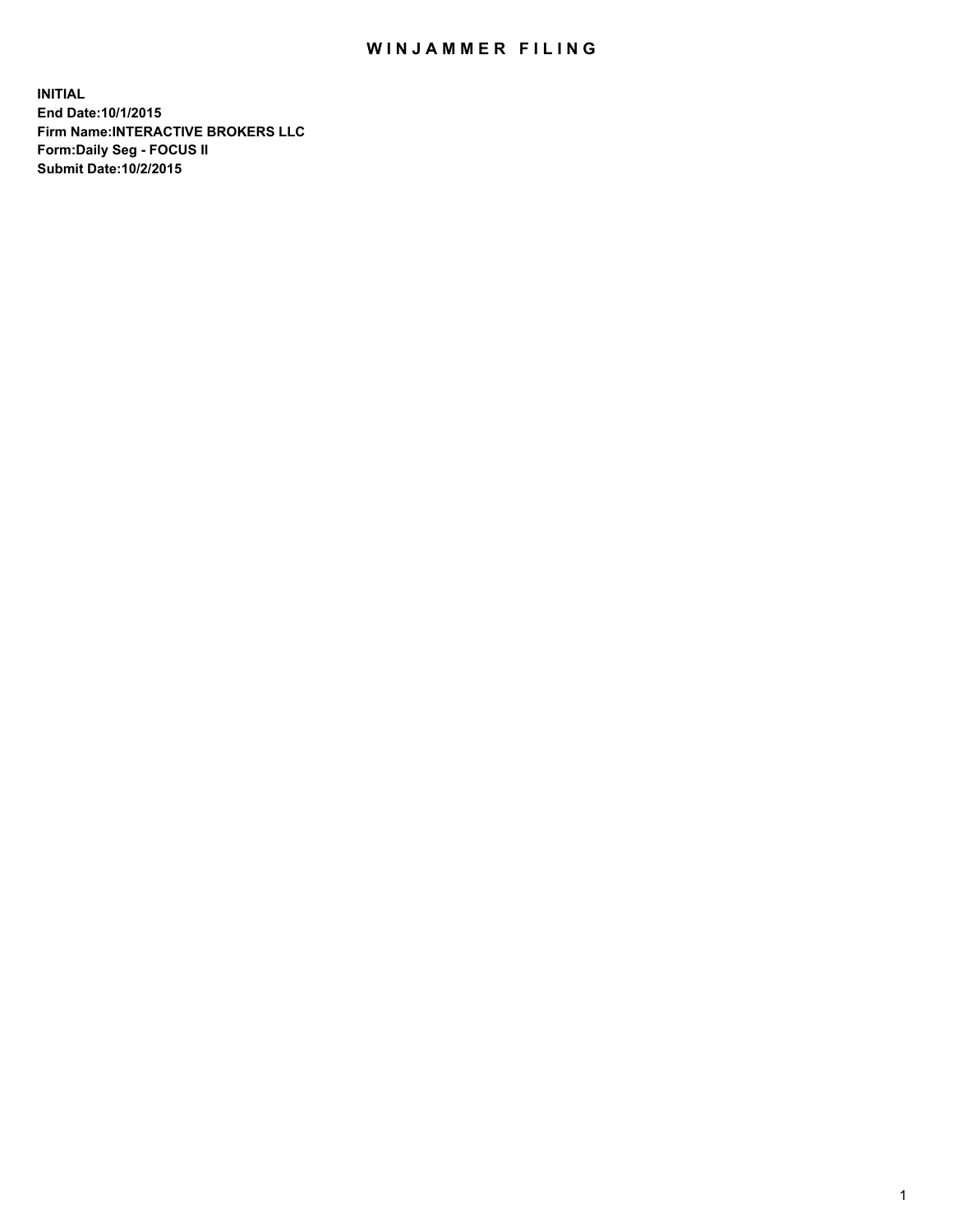## **INITIAL End Date:10/1/2015 Firm Name:INTERACTIVE BROKERS LLC Form:Daily Seg - FOCUS II Submit Date:10/2/2015 Daily Segregation - Cover Page**

| Name of Company<br><b>Contact Name</b><br><b>Contact Phone Number</b><br><b>Contact Email Address</b>                                                                                                                                                                                                                          | <b>INTERACTIVE BROKERS LLC</b><br><b>Alex Parker</b><br>203-618-7738<br>aparker@interactivebrokers.com |
|--------------------------------------------------------------------------------------------------------------------------------------------------------------------------------------------------------------------------------------------------------------------------------------------------------------------------------|--------------------------------------------------------------------------------------------------------|
| FCM's Customer Segregated Funds Residual Interest Target (choose one):<br>a. Minimum dollar amount: ; or<br>b. Minimum percentage of customer segregated funds required:% ; or<br>c. Dollar amount range between: and; or<br>d. Percentage range of customer segregated funds required between:% and%.                         | <u>0</u><br><u>155,000,000 245,000,000</u><br>00                                                       |
| FCM's Customer Secured Amount Funds Residual Interest Target (choose one):<br>a. Minimum dollar amount: ; or<br>b. Minimum percentage of customer secured funds required:%; or<br>c. Dollar amount range between: and; or<br>d. Percentage range of customer secured funds required between: % and %.                          | <u>0</u><br>80,000,000 120,000,000<br>0 <sub>0</sub>                                                   |
| FCM's Cleared Swaps Customer Collateral Residual Interest Target (choose one):<br>a. Minimum dollar amount: ; or<br>b. Minimum percentage of cleared swaps customer collateral required:% ; or<br>c. Dollar amount range between: and; or<br>d. Percentage range of cleared swaps customer collateral required between:% and%. | <u>0</u><br>0 <sub>0</sub><br><u>0 0</u>                                                               |

Attach supporting documents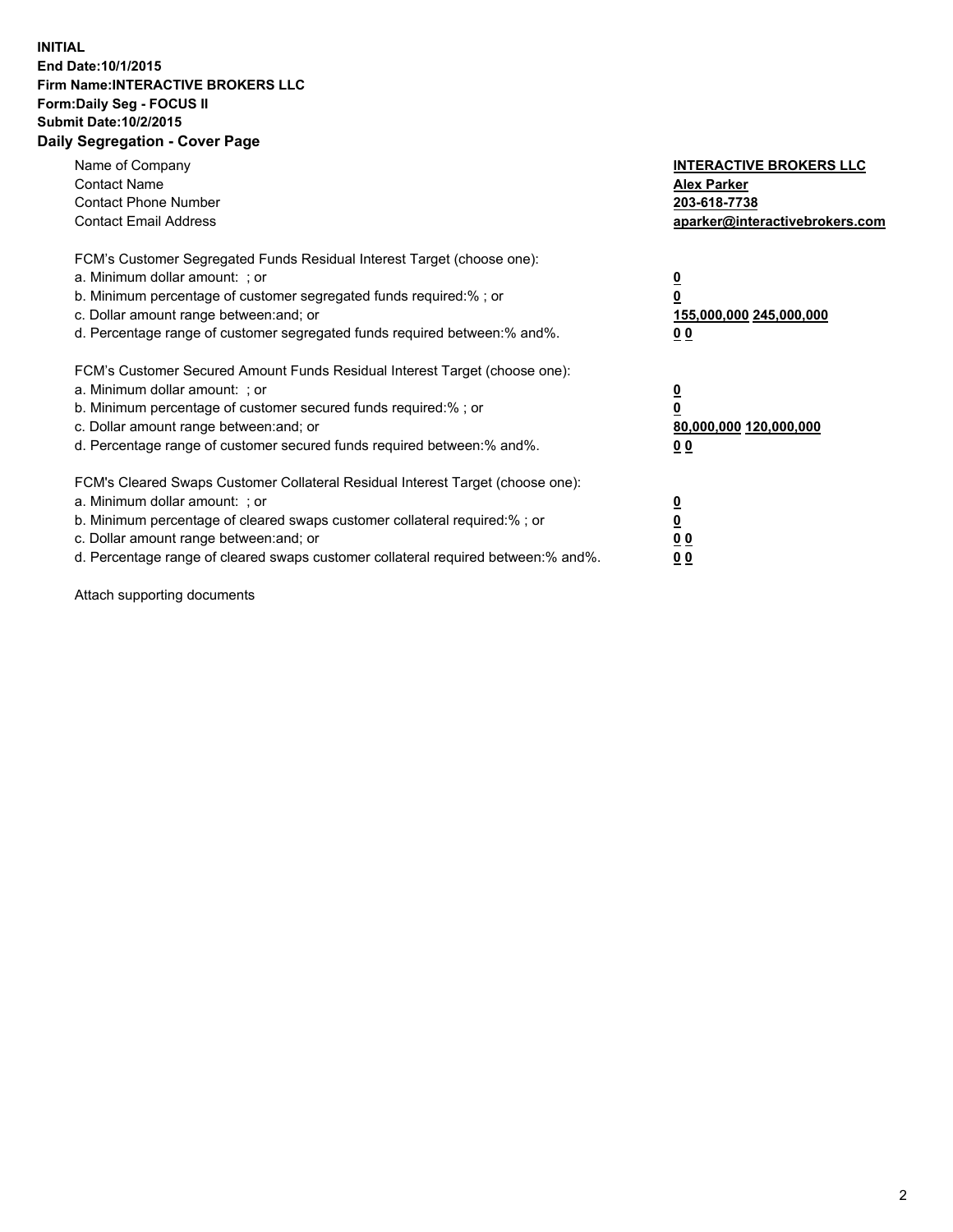## **INITIAL End Date:10/1/2015 Firm Name:INTERACTIVE BROKERS LLC Form:Daily Seg - FOCUS II Submit Date:10/2/2015 Daily Segregation - Secured Amounts**

|     | Daily Jegregation - Jeculed Aniounts                                                                       |                                  |
|-----|------------------------------------------------------------------------------------------------------------|----------------------------------|
|     | Foreign Futures and Foreign Options Secured Amounts                                                        |                                  |
|     | Amount required to be set aside pursuant to law, rule or regulation of a foreign                           | $0$ [7305]                       |
|     | government or a rule of a self-regulatory organization authorized thereunder                               |                                  |
| 1.  | Net ledger balance - Foreign Futures and Foreign Option Trading - All Customers                            |                                  |
|     | A. Cash                                                                                                    | 358,827,955 [7315]               |
|     | B. Securities (at market)                                                                                  | $0$ [7317]                       |
| 2.  | Net unrealized profit (loss) in open futures contracts traded on a foreign board of trade                  | -22,216,538 [7325]               |
| 3.  | Exchange traded options                                                                                    |                                  |
|     | a. Market value of open option contracts purchased on a foreign board of trade                             | <b>52,760</b> [7335]             |
|     | b. Market value of open contracts granted (sold) on a foreign board of trade                               | $-63,117$ [7337]                 |
| 4.  | Net equity (deficit) (add lines 1.2. and 3.)                                                               | 336,601,060 [7345]               |
| 5.  | Account liquidating to a deficit and account with a debit balances - gross amount                          | 120,760 [7351]                   |
|     | Less: amount offset by customer owned securities                                                           | 0 [7352] 120,760 [7354]          |
| 6.  | Amount required to be set aside as the secured amount - Net Liquidating Equity                             | 336,721,820 [7355]               |
|     | Method (add lines 4 and 5)                                                                                 |                                  |
| 7.  | Greater of amount required to be set aside pursuant to foreign jurisdiction (above) or line                | 336,721,820 [7360]               |
|     | 6.                                                                                                         |                                  |
|     | FUNDS DEPOSITED IN SEPARATE REGULATION 30.7 ACCOUNTS                                                       |                                  |
| 1.  | Cash in banks                                                                                              |                                  |
|     | A. Banks located in the United States                                                                      | 2,300,149 [7500]                 |
|     | B. Other banks qualified under Regulation 30.7                                                             | 0 [7520] 2,300,149 [7530]        |
| 2.  | Securities                                                                                                 |                                  |
|     | A. In safekeeping with banks located in the United States                                                  | 358,132,315 [7540]               |
|     | B. In safekeeping with other banks qualified under Regulation 30.7                                         | 0 [7560] 358,132,315 [7570]      |
| 3.  | Equities with registered futures commission merchants                                                      |                                  |
|     | A. Cash                                                                                                    | $0$ [7580]                       |
|     | <b>B.</b> Securities                                                                                       | $0$ [7590]                       |
|     | C. Unrealized gain (loss) on open futures contracts                                                        | $0$ [7600]                       |
|     | D. Value of long option contracts                                                                          | $0$ [7610]                       |
|     | E. Value of short option contracts                                                                         | 0 [7615] 0 [7620]                |
| 4.  | Amounts held by clearing organizations of foreign boards of trade                                          |                                  |
|     | A. Cash                                                                                                    | $0$ [7640]                       |
|     | <b>B.</b> Securities                                                                                       | $0$ [7650]                       |
|     | C. Amount due to (from) clearing organization - daily variation                                            | $0$ [7660]                       |
|     | D. Value of long option contracts                                                                          | $0$ [7670]                       |
|     | E. Value of short option contracts                                                                         | 0 [7675] 0 [7680]                |
| 5.  | Amounts held by members of foreign boards of trade                                                         |                                  |
|     | A. Cash                                                                                                    | 102,620,619 [7700]               |
|     | <b>B.</b> Securities                                                                                       | $0$ [7710]                       |
|     | C. Unrealized gain (loss) on open futures contracts                                                        | -11,596,030 [7720]               |
|     | D. Value of long option contracts                                                                          | 52,767 [7730]                    |
|     | E. Value of short option contracts                                                                         | -63,117 [7735] 91,014,239 [7740] |
| 6.  | Amounts with other depositories designated by a foreign board of trade                                     | 0 [7760]                         |
| 7.  | Segregated funds on hand                                                                                   | $0$ [7765]                       |
| 8.  | Total funds in separate section 30.7 accounts                                                              | 451,446,703 [7770]               |
| 9.  | Excess (deficiency) Set Aside for Secured Amount (subtract line 7 Secured Statement<br>Page 1 from Line 8) | 114,724,883 [7380]               |
| 10. | Management Target Amount for Excess funds in separate section 30.7 accounts                                | 80,000,000 [7780]                |
| 11. | Excess (deficiency) funds in separate 30.7 accounts over (under) Management Target                         | 34,724,883 [7785]                |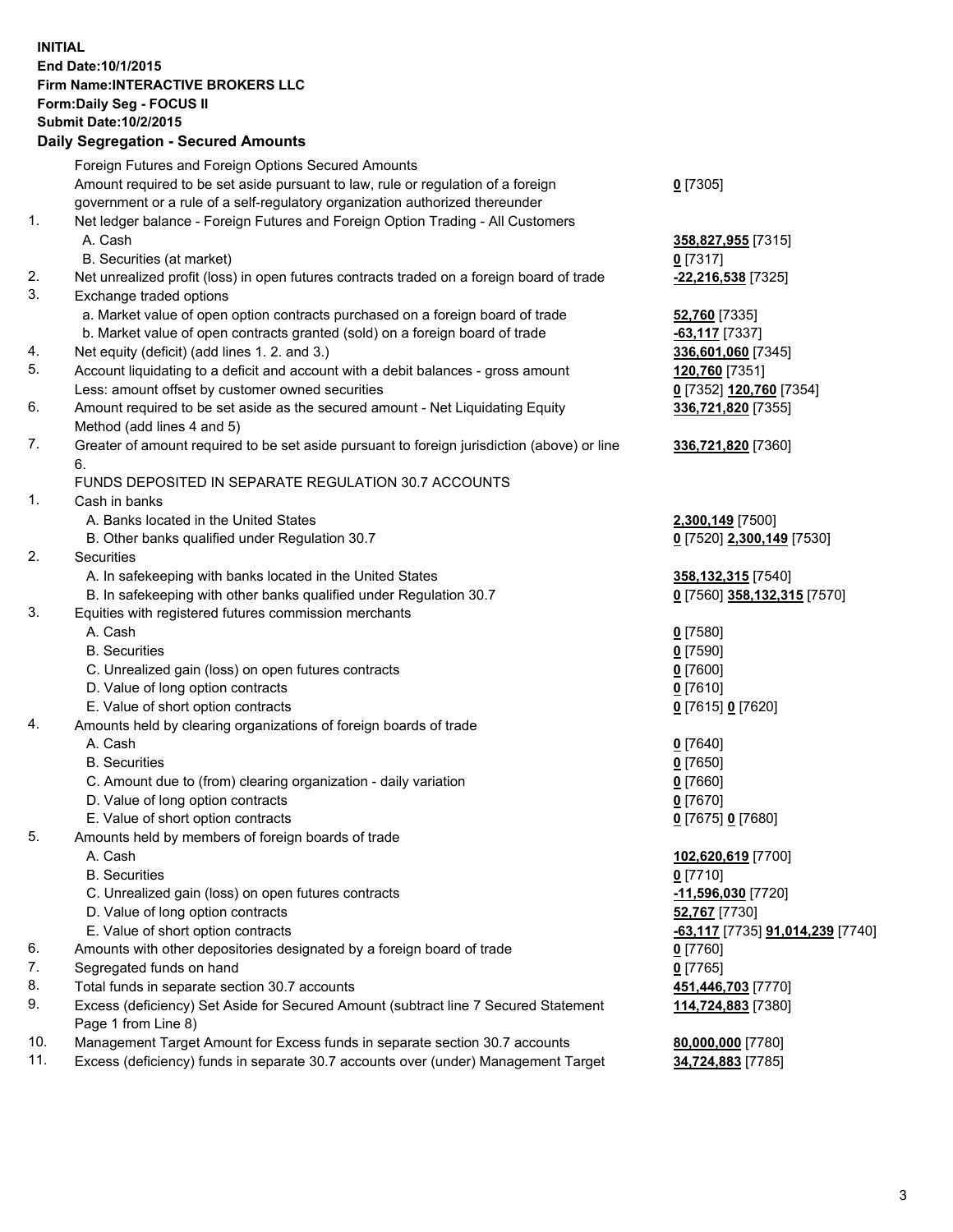**INITIAL End Date:10/1/2015 Firm Name:INTERACTIVE BROKERS LLC Form:Daily Seg - FOCUS II Submit Date:10/2/2015 Daily Segregation - Segregation Statement** SEGREGATION REQUIREMENTS(Section 4d(2) of the CEAct) 1. Net ledger balance A. Cash **2,646,504,161** [7010] B. Securities (at market) **0** [7020] 2. Net unrealized profit (loss) in open futures contracts traded on a contract market **1,928,251** [7030] 3. Exchange traded options A. Add market value of open option contracts purchased on a contract market **81,561,243** [7032] B. Deduct market value of open option contracts granted (sold) on a contract market **-159,210,204** [7033] 4. Net equity (deficit) (add lines 1, 2 and 3) **2,570,783,451** [7040] 5. Accounts liquidating to a deficit and accounts with debit balances - gross amount **70,948** [7045] Less: amount offset by customer securities **0** [7047] **70,948** [7050] 6. Amount required to be segregated (add lines 4 and 5) **2,570,854,399** [7060] FUNDS IN SEGREGATED ACCOUNTS 7. Deposited in segregated funds bank accounts A. Cash **266,322,607** [7070] B. Securities representing investments of customers' funds (at market) **1,592,693,946** [7080] C. Securities held for particular customers or option customers in lieu of cash (at market) **0** [7090] 8. Margins on deposit with derivatives clearing organizations of contract markets A. Cash **29,977,043** [7100] B. Securities representing investments of customers' funds (at market) **994,754,896** [7110] C. Securities held for particular customers or option customers in lieu of cash (at market) **0** [7120] 9. Net settlement from (to) derivatives clearing organizations of contract markets **-22,716,285** [7130] 10. Exchange traded options A. Value of open long option contracts **81,570,940** [7132] B. Value of open short option contracts **-159,219,968** [7133] 11. Net equities with other FCMs A. Net liquidating equity **0** [7140] B. Securities representing investments of customers' funds (at market) **0** [7160] C. Securities held for particular customers or option customers in lieu of cash (at market) **0** [7170] 12. Segregated funds on hand **0** [7150] 13. Total amount in segregation (add lines 7 through 12) **2,783,383,179** [7180] 14. Excess (deficiency) funds in segregation (subtract line 6 from line 13) **212,528,780** [7190] 15. Management Target Amount for Excess funds in segregation **155,000,000** [7194] 16. Excess (deficiency) funds in segregation over (under) Management Target Amount **57,528,780** [7198]

Excess